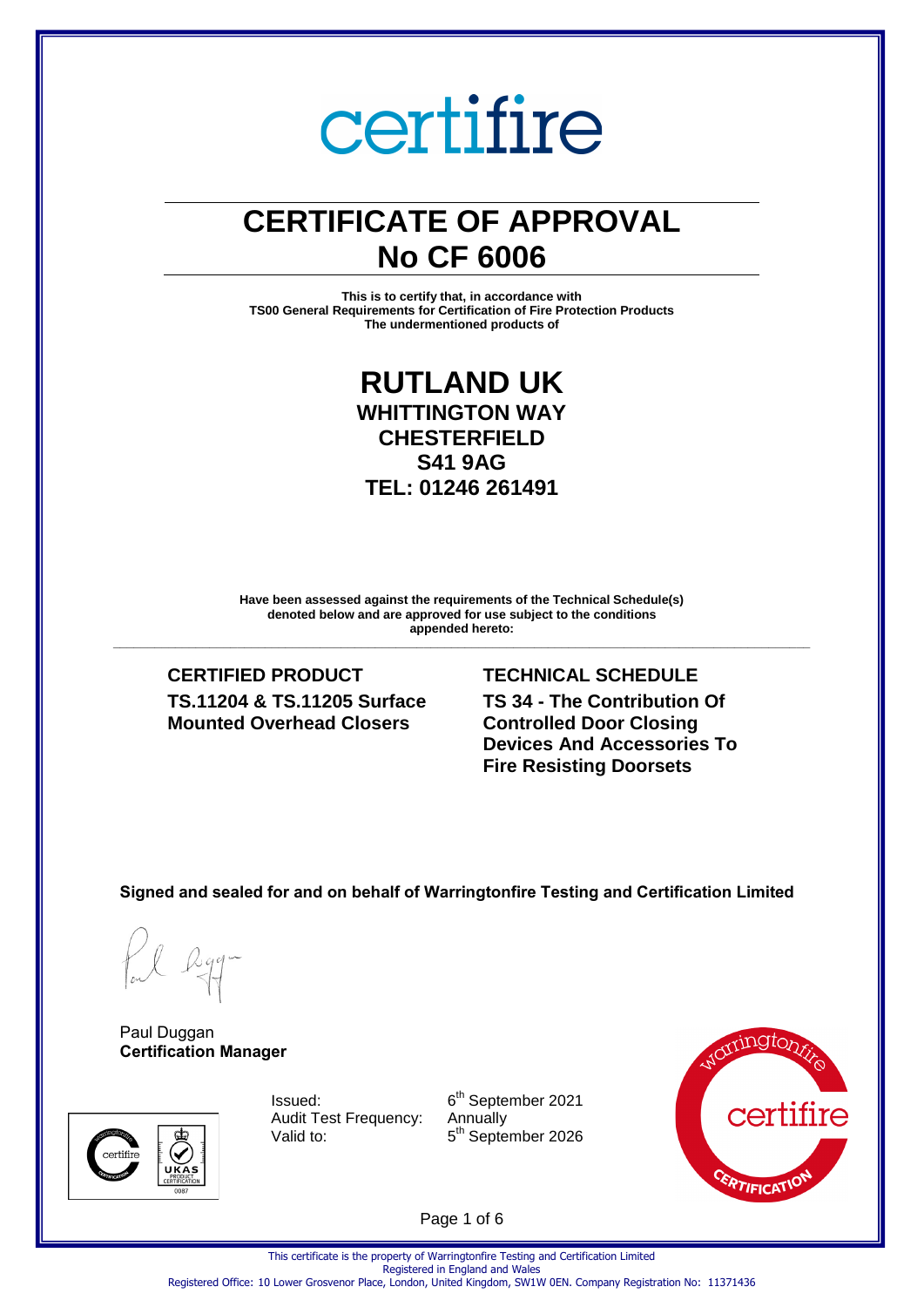## **CERTIFICATE No CF 6006 RUTLAND UK**

### **TS.11204 & TS.11205 SURFACE MOUNTED OVERHEAD DOOR CLOSERS**

1. This approval relates to the following overhead mounted door closing devices and configurations:

|          |                                                                      | <b>TABLE 1</b>                                                           |                                                               |                                      |                                            |                                         |                                            |  |
|----------|----------------------------------------------------------------------|--------------------------------------------------------------------------|---------------------------------------------------------------|--------------------------------------|--------------------------------------------|-----------------------------------------|--------------------------------------------|--|
|          | Link-arms                                                            |                                                                          |                                                               | Slide arms                           |                                            |                                         |                                            |  |
|          | Projecting<br>arm $(Fig. 1)$<br>Body door<br>mounted on<br>pull face | Projecting arm<br>$(Fig. 61)$ Body<br>transom<br>mounted on<br>push face | Parallel arm<br>(Fig. 6) Body<br>door mounted<br>on push face | Body door<br>mounted on<br>pull face | Body<br>transom<br>mounted on<br>push face | Body door<br>mounted<br>on push<br>face | Body<br>transom<br>mounted on<br>pull face |  |
| TS.11204 | x                                                                    | x                                                                        | ×                                                             |                                      | x                                          | x                                       | ×                                          |  |
| TS.11205 | x                                                                    | x                                                                        | x                                                             |                                      | ×                                          | x                                       | x                                          |  |

**Key:** ✓ - approved **\*** - Not approved

*Note: Where alternative arms for non-fire applications are included within the packaging, the use of these components on fire resisting door assemblies will invalidate the certification.* 

- 2. This certification is provided to the client for their own purposes and we cannot opine on whether it will be accepted by Building Control authorities or any other third parties for any purpose.
- 3. This approval relates to their use with the following door assemblies: -

**Latched and unlatched, intumescent sealed door assemblies consisting of timber faced and edged leaves with timber, cellulosic or mineral cores in timber frames having a fire resistance of up to 120 minutes (Code ITT).** 

- 4. The closers are approved on the basis of:
	- i) Initial type testing to BS EN 1154 and BS EN 1634-1
	- ii) An appraisal against TS34
	- iii) Certification of quality management system.
	- iv) Inspection and surveillance of factory production control
	- v) On-going audit testing in accordance with EN 1154 requirements
- 5. This approval is applicable only to the specified closers when mounted in the applications stated later under the classification codes section of this certificate and used with door assemblies of proven fire resistance (as defined in BS EN 1634-1 or BS 476: Part 22: 1987) and having power ratings appropriate to the leaf sizes subject to a minimum size 3 (as specified in BS EN 1154).

Signed Page 2 of 6 J/150

for ligg-

Issued: 6 6<sup>th</sup> September 2021 Valid to: 5<sup>th</sup> September 2026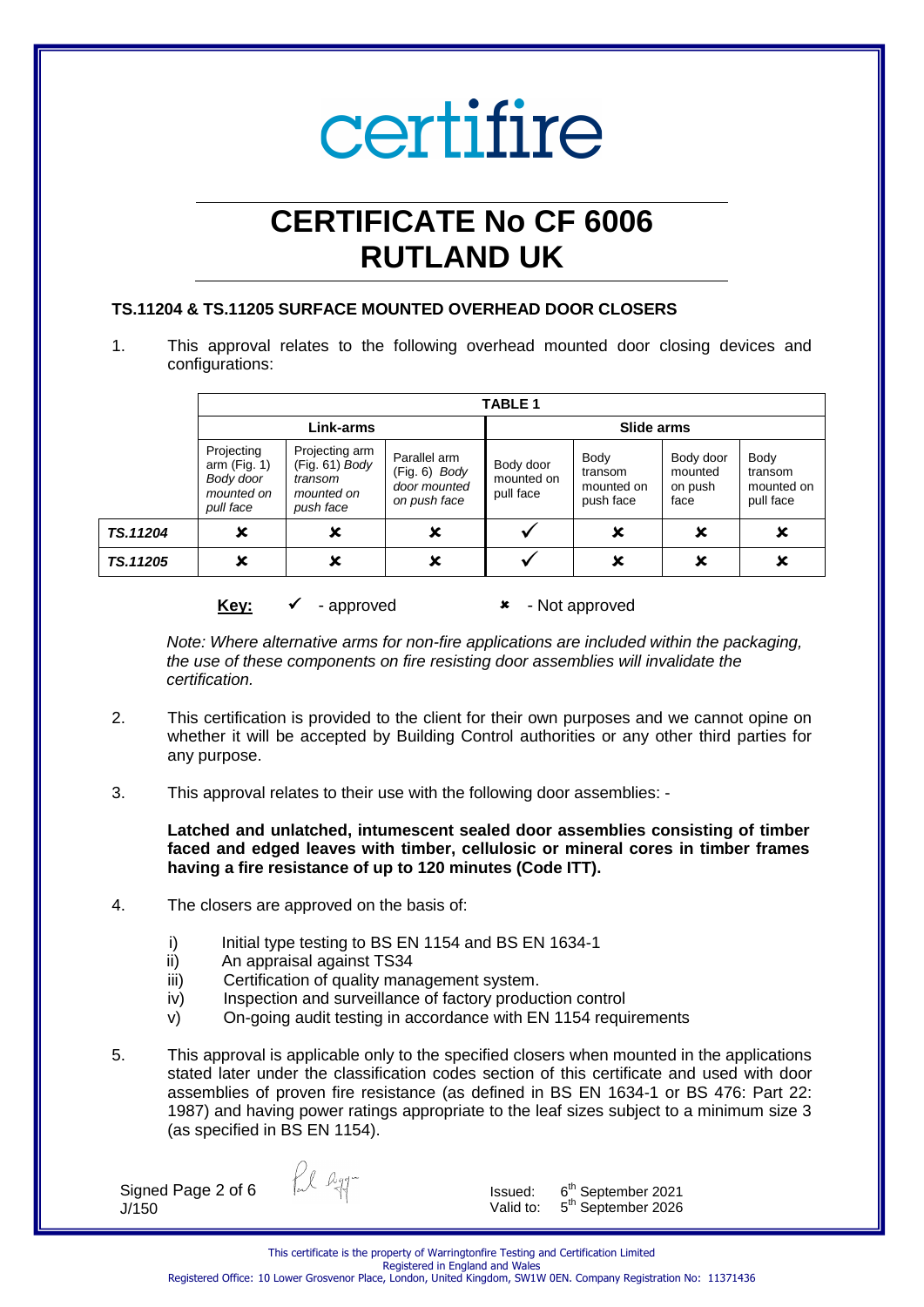## **CERTIFICATE No CF 6006 RUTLAND UK**

#### **TS.11204 & TS.11205 SURFACE MOUNTED OVERHEAD DOOR CLOSERS**

- 6. The closers shall be fixed with screws supplied by the closer manufacturer. Bolt-through fixings shall not be used.
- 7. Where the closers are fitted to door leaves or frames that are manufactured from mineralbased materials, or low-density cellulosic- based material, the door assembly shall have previously been shown capable of accommodating the installation of closers at the head of the doorset, without detriment to the door assembly's performance.
- 8. Timber based doorset shall be installed in accordance with BS 8214.
- 9. The approval relates to on-going production. The product and/or its immediate packaging are identified with the manufacturer's name, the product name or number, the CERTIFIRE name or name and mark, together with the CERTIFIRE certificate number and application where appropriate.

Signed Page 3 of 6 J/150

Pul Ryg-

Issued: 6 6<sup>th</sup> September 2021 Valid to: 5<sup>th</sup> September 2026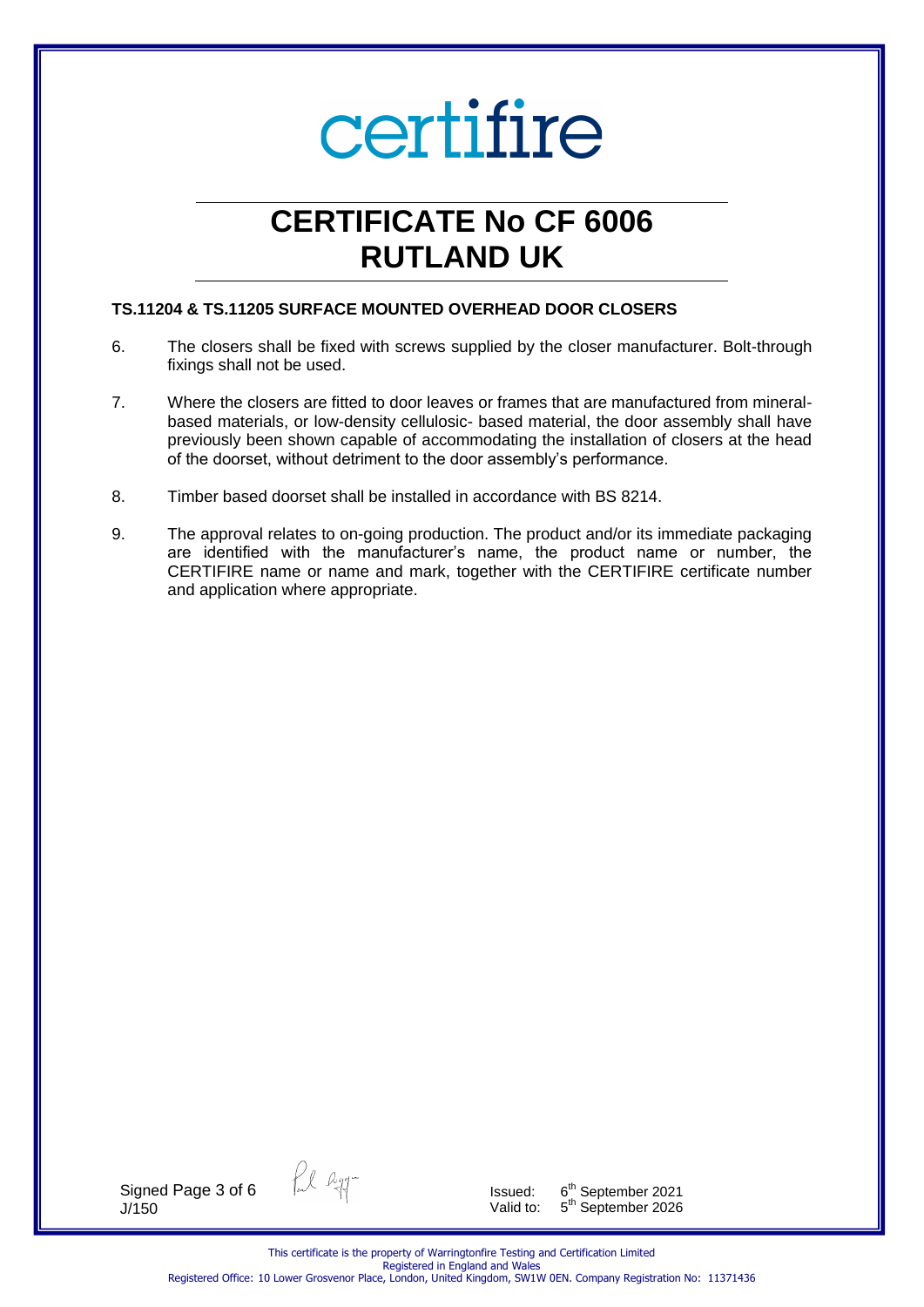## **CERTIFICATE No CF 6006 RUTLAND UK**

#### **TS.11204 & TS.11205 SURFACE MOUNTED OVERHEAD DOOR CLOSERS**

7. The following table show acceptable doorset types and fire resistance periods:

|                  | <b>TABLE 2</b>            |                           |              |                           |                           |  |
|------------------|---------------------------|---------------------------|--------------|---------------------------|---------------------------|--|
|                  | <b>Approved Door Type</b> |                           |              |                           |                           |  |
| <b>Class</b>     | <b>IMM</b>                | <b>MM</b>                 | <b>ITT</b>   | <b>ITM</b>                | <b>ITC</b>                |  |
| <b>FD20</b>      | ×                         | $\boldsymbol{\mathsf{x}}$ | $\checkmark$ | $\boldsymbol{\mathsf{x}}$ | $\mathbf x$               |  |
| <b>FD30</b>      | ×                         | ×                         | $\checkmark$ | ×                         | $\mathbf x$               |  |
| <b>FD60</b>      | ×                         | $\mathbf x$               | ✓            | $\mathbf x$               | $\mathbf x$               |  |
| <b>FD90</b>      | $\mathbf x$               | $\mathbf x$               | ✓            | $\mathbf x$               | $\mathbf x$               |  |
| <b>FD120</b>     | $\boldsymbol{\mathsf{x}}$ | $\boldsymbol{\mathsf{x}}$ | $\checkmark$ | $\boldsymbol{\mathsf{x}}$ | $\mathbf x$               |  |
| <b>FD240</b>     | ×                         | ×                         | $\mathbf x$  | ×                         | ×                         |  |
| E 20             | $\mathbf x$               | $\boldsymbol{\mathsf{x}}$ | $\checkmark$ | ×                         | $\boldsymbol{\mathsf{x}}$ |  |
| <b>EI 20</b>     | ×                         | $\mathbf x$               | $\checkmark$ | ×                         | $\mathbf x$               |  |
| E 30             | $\boldsymbol{\mathsf{x}}$ | $\mathbf x$               | $\checkmark$ | $\boldsymbol{\mathsf{x}}$ | $\boldsymbol{\mathsf{x}}$ |  |
| <b>EI 30</b>     | ×                         | ×                         | $\checkmark$ | ×                         | $\boldsymbol{\mathsf{x}}$ |  |
| E 60             | $\boldsymbol{\mathsf{x}}$ | $\mathbf x$               | ✓            | $\mathbf x$               | $\boldsymbol{\mathsf{x}}$ |  |
| EI <sub>60</sub> | ×                         | ×                         | $\checkmark$ | ×                         | $\mathbf x$               |  |
| E 90             | ×                         | ×                         | $\checkmark$ | $\mathbf x$               | $\boldsymbol{\mathsf{x}}$ |  |
| <b>EI 90</b>     | ×                         | ×                         | $\checkmark$ | ×                         | $\mathbf x$               |  |
| E 120            | ×                         | ×                         | ✓            | ×                         | $\mathbf x$               |  |
| <b>EI 120</b>    | ×                         | ×                         | $\checkmark$ | ×                         | $\mathbf x$               |  |
| E 240            | $\mathbf x$               | ×                         | $\mathbf x$  | ×                         | $\mathbf x$               |  |
| <b>EI 240</b>    | $\mathbf x$               | $\mathbf x$               | $\mathbf x$  | $\mathbf x$               | $\boldsymbol{\mathsf{x}}$ |  |

**Key:** 

- approved

- Not approved

Signed Page 4 of 6 J/150

Pl ligg

Issued: 6 6<sup>th</sup> September 2021 Valid to:  $5<sup>th</sup>$  September 2026

This certificate is the property of Warringtonfire Testing and Certification Limited Registered in England and Wales Registered Office: 10 Lower Grosvenor Place, London, United Kingdom, SW1W 0EN. Company Registration No: 11371436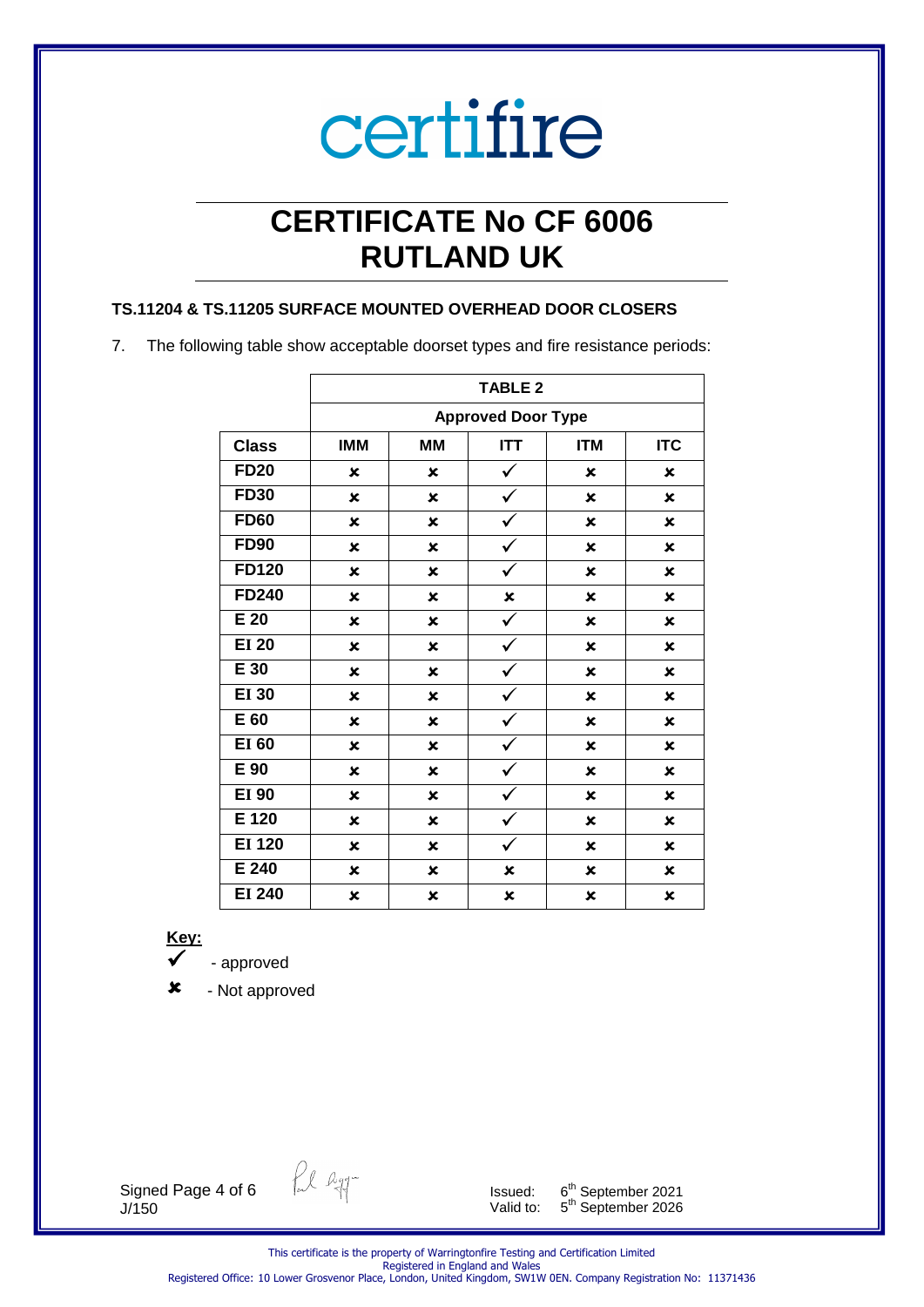## **CERTIFICATE No CF 6006 RUTLAND UK**

#### **TS.11204 & TS.11205 SURFACE MOUNTED OVERHEAD DOOR CLOSERS**

8. Doors are classified as the following types:

**Type MM -** 20 minute to 240 minute doorsets that consist of metallic leaves in metallic frames that do not contain intumescent materials in the frame to leaf gap.

**Type IMM -** 20 minute to 240 minute doorsets that consist of metallic leaves in metallic frames that contain intumescent materials in the frame to leaf gap.

**Type ITT -** 20 minute to 120 minute doorsets containing intumescent seals and consisting of non-metallic faced and edged leaves hung in timber frames

**Type ITM -** 20 minute to 120 minute doorsets containing intumescent seals and consisting of non-metallic faced and edged leaves hung in metal frames.

**Type ITC -** 20 minute to 120 minute doorsets containing intumescent seals and consisting of non-metallic faced and edged leaves hung in proprietary composite frames, of which the principal material is other than timber or metal but which may include any other materials.

#### **Classification codes:**

TS.11204 (EN1154):

|--|--|--|--|

TS.11205 (EN1154):

|--|--|--|--|--|

*Note: power ratings shall be appropriate to the leaf sizes subject to a minimum size 3 (as specified in BS EN 1154).* 

Signed Page 5 of 6 J/150